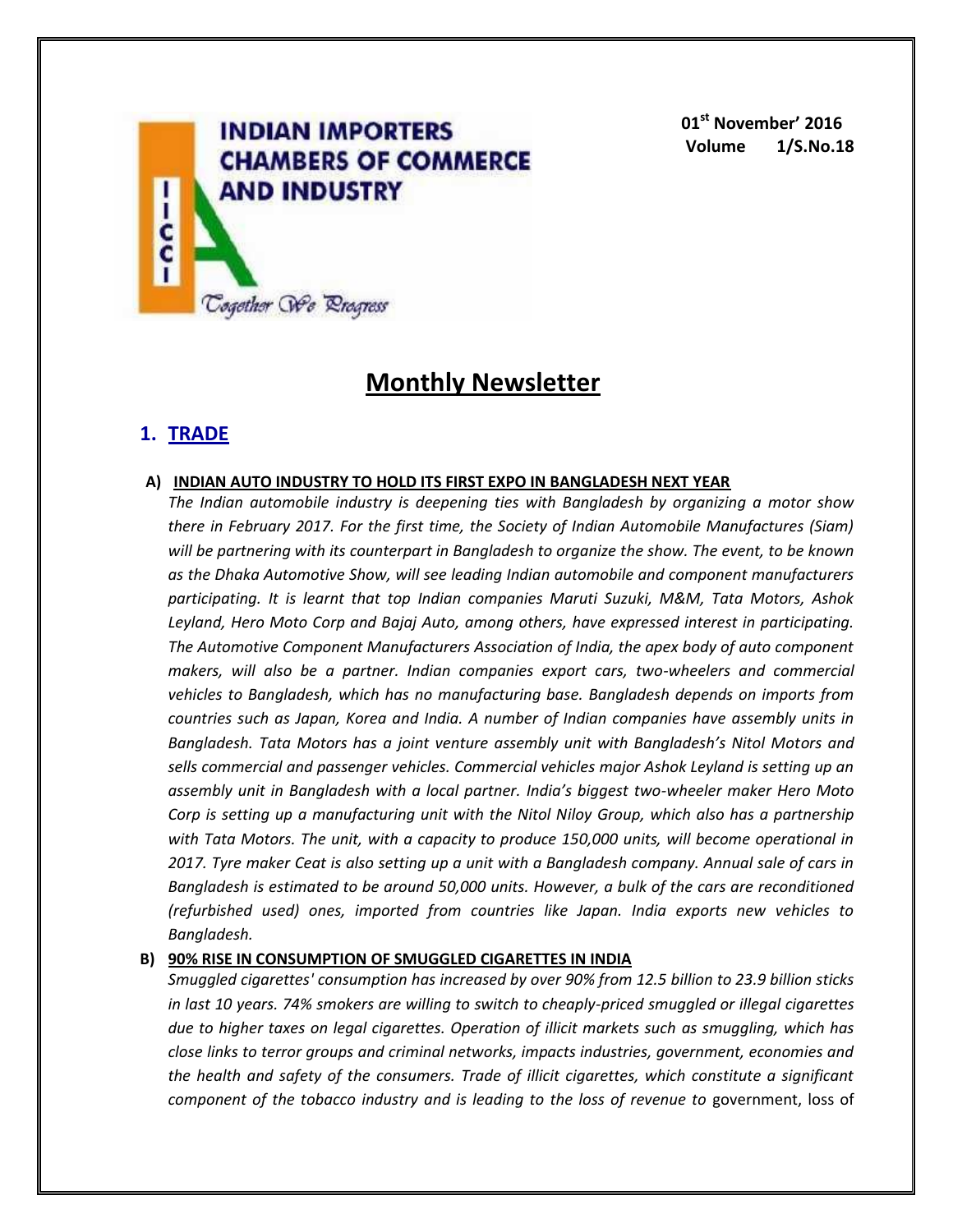*business to the legitimate industry, livelihood opportunities, adversely impacting farmers, besides being a threat to national security*.

**C) ROSNEFT, TRAFIGURA AND UCP TO BUY INDIA REFINER FOR \$12-\$13 BILLION**

*A group led by Russian oil major Rosneft will acquire India's Essar Oil in a \$12 to \$13 billion deal including debt, strengthening the ties between the world's largest oil producer and the world's fastest growing fuel consumer. The deal helps Russia to deepen economic ties that stretch back to the Soviet era and is the single largest foreign investment in the Indian refining sector. Rosneft will get a 49% stake in Essar and the two investors -- European trader Trafigura and a Russian fund UCP -- will hold the remaining 49% in equal parts. Through this acquisition, Rosneft will not only get an additional outlet for its oil amid a global supply glut but will also get to market fuels in the world's fastest-growing major economy. Rosneft and Trafigura are the latest international oil companies after Royal Dutch Shell and BP to enter the Indian fuel retailing market.*

#### **D) HANDICRAFTS EXPORTS TO GROW BY 10% IN FY17**

*With pickup in demand in the new and traditional markets, handicrafts exports will grow by about 10% to Rs 23,560 crore in 2016-17 according to Exports Promotion Council for Handicrafts (EPCH). Demand in regions like the US, Europe, Latin America and Middle East is growing and it will help in recording a healthy growth figures in exports. To boost the exports, the council has sought enhanced duty benefits for the sector.*

## **2. FDI**

#### *A)* **GOVERNMENT LOOKS AT RELAXING FDI RULES FURTHER**

*The Government is looking at further relaxing the foreign direct investment policy after recent reforms that allowed automatic approval for most sectors and increased the limit in many areas. India has become one of the most open economies in the world. Even in very sensitive sectors, 100% FDI has been allowed and under automatic route in most cases 92% of FDI comes under automatic route. There is a huge potential in India to attract FDI. Reforms are ongoing and based on industry feedback, the government will take steps to ease processes.*

#### **B) RBI ALLOWS 100% FDI IN REGULATED FINANCIAL SERVICES**

*The Reserve Bank of India (RBI) has decided to allow foreign investment up to 100% under the automatic route in 'other financial services'. Foreign investment in an activity that is regulated by an Act will be restricted to foreign direct investment (FDI) limits. Hence, sectors such as insurance, which already have pre-defined FDI limit (49% in insurance) will continue to follow that. FDI shall be subject to conditionalities, including minimum capitalization norms as specified by the concerned regulator or government agency. In the financial services activities that are not regulated or are partly regulated by any financial sector regulator or where there is a lack of clarity regarding regulatory oversight, FDI will be allowed up to 100% under the government approval route. 'Other financial services' will include activities which are regulated by any financial sector regulator, including the Reserve Bank of India, the Securities and Exchange Board of India, the Insurance Regulatory and Development Authority of India, Pension Fund Regulatory and Development Authority, National Housing Bank. In order to attract foreign investment in startups, the central bank has also said foreign venture capital investors registered with Sebi will not henceforth require any approval from RBI for investment in sectors such as biotechnology, IT, seed research and development, dairy and poultry, and production of bio-fuels.*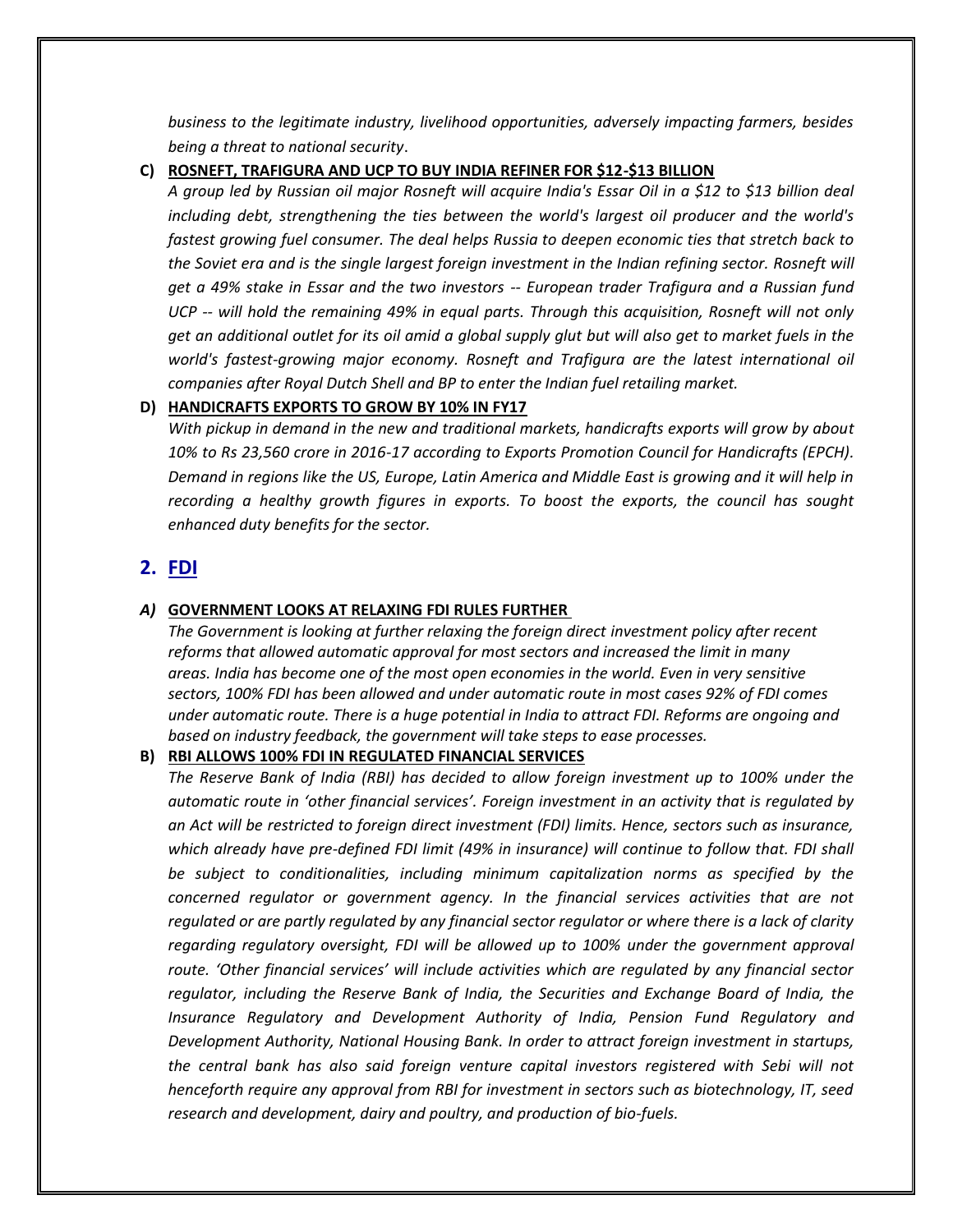## **3. ECONOMY**

#### **A) AT 7.6% GROWTH, INDIA SEEN RACING PAST CHINA**

*India's economy is recovering strongly, the International Monetary Fund (IMF) said in its latest assessment of global growth, bumping up the country's growth forecast for the current and next year as it warned of subdued global growth that could fuel protectionism. IMF has forecast India will grow 7.6% this fiscal and next, up from 7.4% for both the years. India's economy continued to recover strongly, benefiting from a large improvement in the terms of trade, effective policy actions, and stronger external buffers. With this uptick in forecast, India has pulled further ahead of China, which is projected to grow 6.6% and 6.2% respectively in 2016 and 2017. The IMF said India has benefited from lower commodity prices. Global growth will remain subdued following a slowdown in the US and the UK's exit from the EU, recovering only marginally to 3.4% in 2017 from 3.1% in the current year. Advanced economies will expand 1.6% in 2016, less than 2.1% last year. The US is now forecast to grow 1.6%, down from 2.2%.*

## **B) M&A DEALS REACH US\$ 46 BILLION IN VALUE, MORE THAN THE VALUE OF DEALS IN ENTIRE 2015 YEAR**

*The mergers and acquisition (M&A) deals in India have reached a value of US\$ 46 billion. The value for the first nine months of the year is higher than the value of deals signed in entire year of 2015, as per a report by Merger market. The July-September quarter alone witnessed deals worth US\$ 27.7 billion. According to Merger market report, specific government policies have helped companies consolidate, thereby leading to higher value of deals. In terms of number of deals signed, the January to September 2016 period witnessed 278 transactions compared to 419 deals signed in 2015.*

## **4. PAN INDIA**

#### **A) TATA MOTORS IS 2ND MOST VALUABLE AUTOMAKER IN ASIA OUTSIDE JAPAN**

*Tata Motors has overtaken Korea's Hyundai Motor Co to become the second most valuable automaker in Asia outside Japan. Tata Motors is currently valued at about \$27.3 billion, compared with Hyundai's market capitalization of about \$27 billion. China SAIC is currently the most valuable automaker in Asia outside Japan with a market cap of around \$36 billion. Tata Motors' market capitalization is up over 50% in the past 12 months, making it the best performer among top 20 carmakers globally during the period. In comparison, Hyundai Motor's market value is down 13.5%, while SAIC is up 16% during the period. Tata Motors is now the world's 13th most valuable automaker, up from the 21st slot a year ago, and is ahead of Renault, Suzuki Motor Corp and Volvo among others. Tata Motors is currently the 16th largest automaker globally in revenue terms with consolidated sales of \$42 billion during the trailing twelve months ending June this year. In comparison, Hyundai Motors is world's 11th biggest automaker with revenues of \$81 billion, while China SAIC Motor is 8th biggest with revenues of \$107 billion*

## **B) INDIAN OIL TO LAY INDIA'S LONGEST LPG PIPELINE**

*State-owned Indian Oil Corp (IOC) plans to lay the nation's longest LPG pipeline from Gujarat coast to Gorakhpur in eastern Uttar Pradesh to cater to growing demand for cooking gas in the country. IOC plans to import LPG at Kandla in Gujarat and move it through the 1,987 kilometer pipeline to Gorakhpur via Ahmedabad (in Gujarat), Ujjain, Bhopal (in Madhya Pradesh), Kanpur, Allahabad, Varanasi and Lucknow (in Uttar Pradesh). The pipeline will carry 3.75 million tonne per annum of*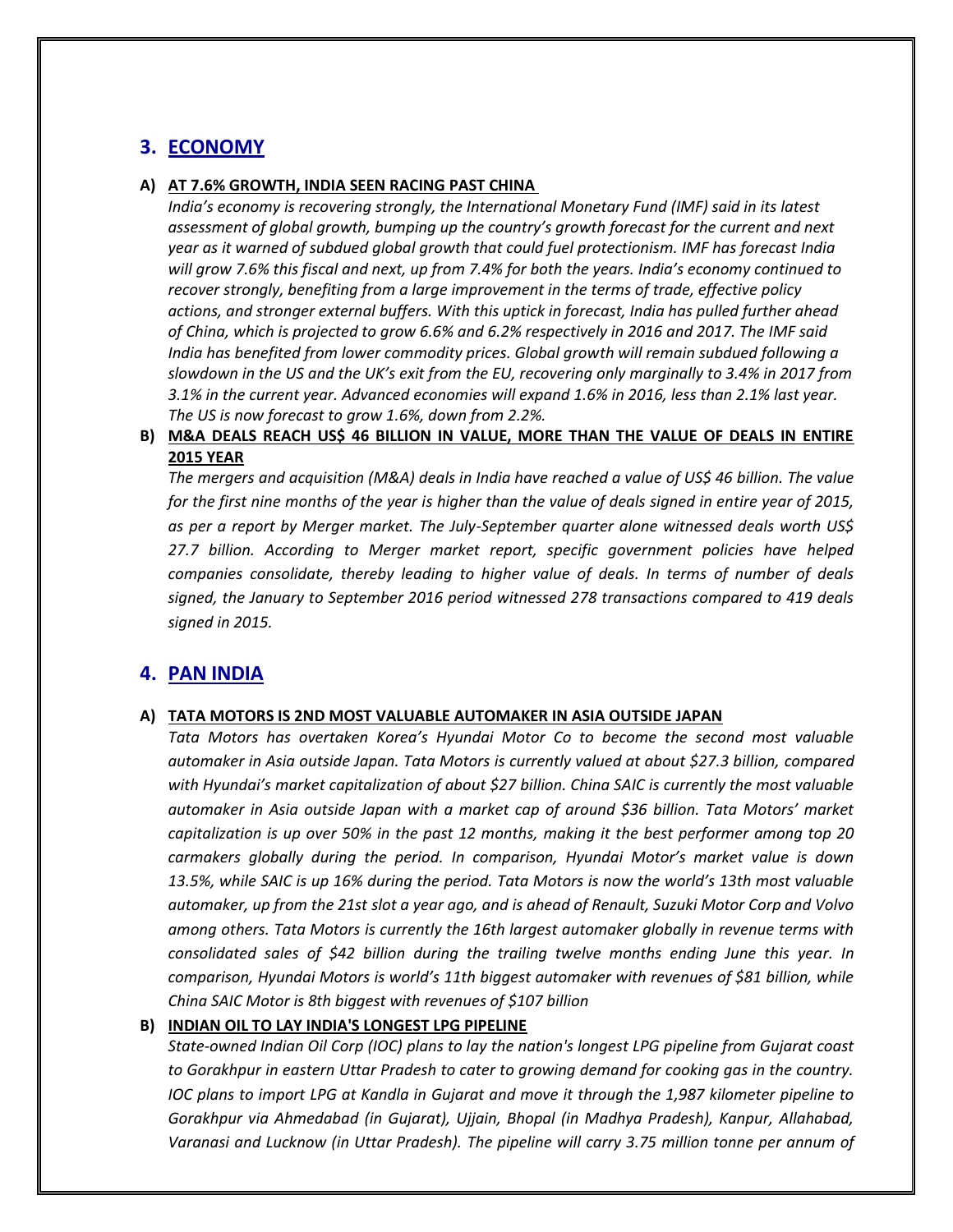*LPG. GAIL currently operates a 1,415-km line from Jamnagar in Gujarat to Loni near New Delhi. The proposed pipeline will connect eight of IOC's LPG bottling plants in Central and Northern India. IOC caters to nearly half of country's 18 crore LPG consumers.*

#### **C) INDIA GETS FIRST IRANIAN OIL PARCEL FOR EMERGENCY RESERVES**

*India has received the first parcel of Iranian oil to partly fill its strategic storage in southern India, Mangalore Refinery and Petrochemicals Ltd, which imported the very large crude carrier (VLCC) MRPL shipped in 2 million barrels of Iranian oil in the VLCC Dino. A second parcel to be procured by Bharat Petroleum is scheduled to arrive shortly. India, which is seeking to hedge against energy security risks as it imports about 80% of its oil needs, is building emergency storage in vast underground caverns at three locations in southern India to hold a total of 36.87 million barrels of crude, enough to cover almost two weeks of demand.*

## **D) INDIA'S FIRST COMMERCIAL ARBITRATION CENTRE TO BE OPENED IN MUMBAI**

*The Mumbai Centre for International Arbitration (MCIA), India's first major centre for commercial arbitration, was launched in Mumbai. The centre, being set up with the view of making India a hub of international commercial arbitration and helping ensure ease of doing business, is a joint venture between the Maharashtra government, industry members and the legal fraternity. Experts see MCIA as an alternative forum that Indian businesses can approach instead of the Singapore International Arbitration Centre and the London Court of International Arbitration. Singapore, London and Hong Kong have been the preferred destinations for commercial arbitration for Indian parties. Apart from being neutral venues, these cities offer the best international practices in arbitration.*

### **E) BMW TO MAKE INDIA GLOBAL HUB FOR SMALL BIKES**

*BMW has decided to make India a hub for the company's smallest bike — theG310R, the 313cc motorcycle, which will be manufactured in partnership with the TVS Group, and will be exported to the company's home market Germany as well as countries across Europe and in the US. The company is working on retail and distribution plans for the bike that may hit the market early next year, at a price that may range between Rs 2 lakh and Rs 2.5 lakh. The motorcycle will be manufactured at TVS Motor's Hosur plant in Tamil Nadu and the Indian partner also plans to roll out a local version , which had been showcased as the 'Akula 310'. The company is planning dealerships across key metros and some of the bigger cities. BMW also has plans to offer individually-tailored optional accessories for those who want add-ons and frills.*

#### **F) ASHOK LEYLAND LAUNCHES INDIA'S 1ST ELECTRIC BUS**

*Commercial vehicle major Ashok Leyland has launched India's first Made-in-India electric bus. The company has invested Rs 150-200 crore to develop this. The bus is a zero-emission, non-polluting vehicle, created specifically for Indian road and passenger conditions. Ashok Leyland owns an UK firm, Optare, which is a leading alternate technology player, especially in electric bus*

*manufacturer. The vehicle would cost around Rs 1.5-3 crore, depending on the batteries and seats. These vehicles are all exclusively engineered on India-specific platforms that could tackle varied topography, gradients, and usage conditions. Integrated with a fire detection and suppression system, this vehicle could travel 120 km on a single charge.*

#### **G) PERTO/DIGICON OF BRAZIL OPENS ITS FIRST ATM MACHINE PLANT IN INDIA**

*The Brazilian Perto S. A., a Digicon Group company, a high technology and IT company and the world's leading manufacturer of Automatic Teller Machines (ATMs) and Cash Dispenser Machines (CDMs), inaugurated its first plant in India, in the Mahindra World City in Jaipur on Wednesday.*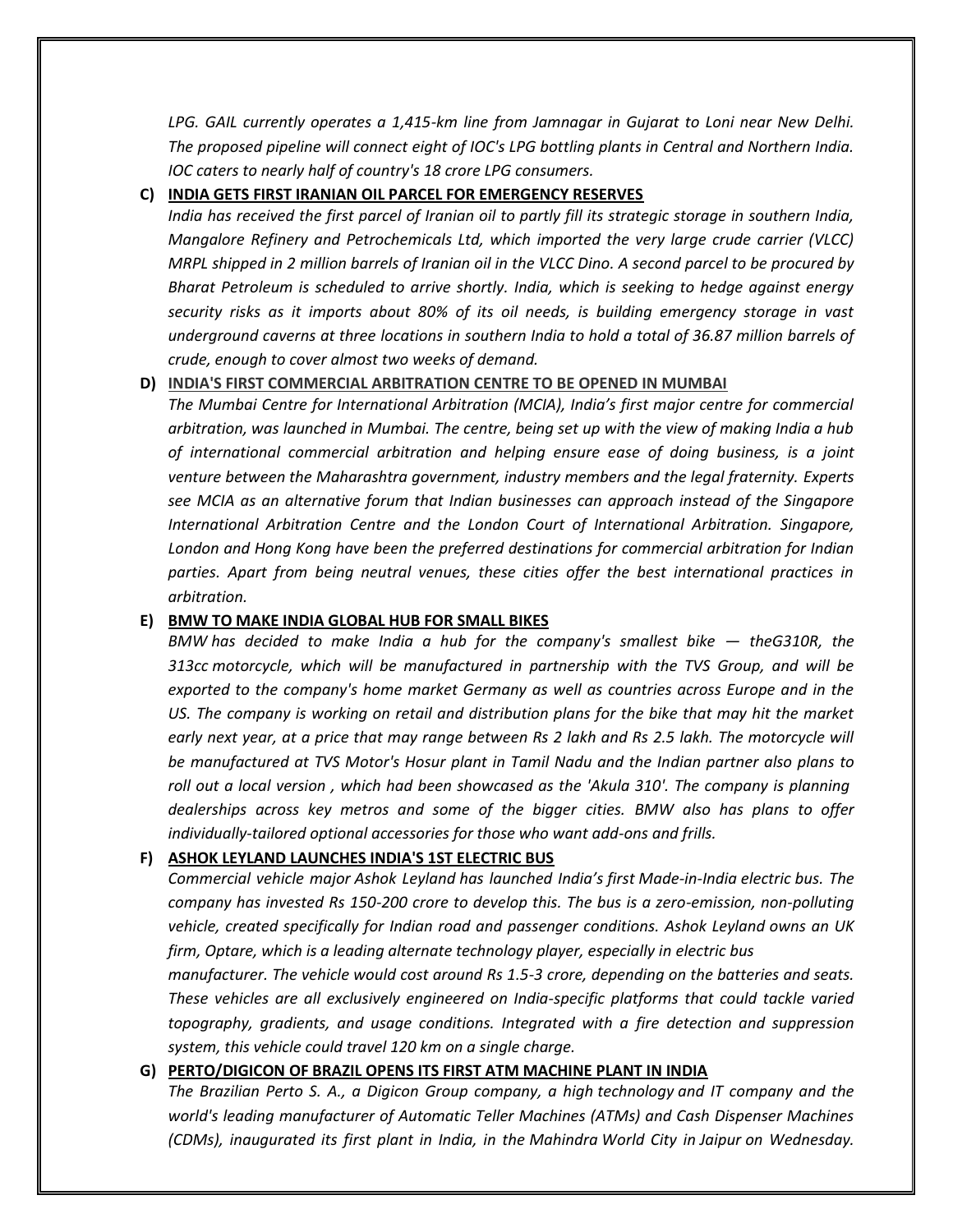*The factory in Rajasthan, which has international regional export potential, was entirely built with green field direct investments, on a 100.000 square metre plot. According to Perto's research, the potential for the Indian Market is estimated at over 500,000 ATMs. India today has only 195,000 ATMs, only 40% of its potential. The manufacturing facility in Rajasthan required an initial investment worth \$3.1 crore, that may exceed \$6.5 crore. The investment is expected to generate direct employment for highly skilled and skilled labour, and generate demand for local quality services and suppliers.*

## **H)** *AVIATION SCHEME UDAN TAKES OFF, FARES CAPPED AT RS 2,500 FOR 1-HOUR FLIGHTS*

The Government of India aims to launch its first budget regional flight under the regional connectivity scheme (RCS), which has been named Ude Desh ka Aam nagrik (UDAN), by January 2017. Under the scheme, which aims to enable the common man to afford air travel, airfares will be capped at Rs 2,500 (US\$ 37.37) for half of the seats in one-hour flights. UDAN will be based on market mechanism as well as bidding for a minimum of 50% seats in the participating airline's flight and the rest would be market-based pricing. The cap on fares will be reviewed periodically based on consumer price index (CPI) for industrial workers and would also vary in tune with duration of a flight. The Government also plans to upgrade 50 more unserved and underserved airports in the country, in order to boost air connectivity across pan-India.

## **I) INDIA PIPS US IN SMART PHONE CONNECTIONS**

*India has become the second-biggest market globally in terms of smart phone connections, overtaking the US and trailing only China. More and more Indians are logging on the internet using their mobiles, aided by availability of low-priced smart phones. According to figures provided by global telecom body GSMA, smart phone connections in India at the end of the first half of this year stood at 275 million, higher than 259 million connections in the US. China, however, leads by a huge margin with overall smart phone connections at 910 million.*

## **J) WITH 4,750 STARTUPS, INDIA RETAINS ITS 3RD POSITION**

*As many as 1,400 startups have come up in the country this year, allowing India to maintain its position as the third largest startup base in the world with over 4,750 tech startups, ahead of countries such as China and Israel. The startup density in Bengaluru, Pune, Chennai, NCR, Mumbai and Hyderabad has strengthen over the last few years.*

## **5. GOVERNMENT CIRCULARS AND POLICIES**

## **A) GOVT RECOMMENDS 5-20% ANTI-DUMPING DUTY ON JUTE**

*DGAD has recommended anti-dumping duty of 5-20% on jute and jute products to protect the domestic industry. The DGAD had last year initiated anti-dumping investigation against imports of products comprising jute yarn/twine, hessian fabrics, jute sacking bags from Nepal and Bangladesh on the request of Indian Jute Mills Association (IJMA). IJMA said that dumping of products was causing huge financial losses to the country's jute sector. West Bengal is a major player in the jute industry, with 3.5-4 lakh people employed in the sector. Almost 16-18 jute mills have shut, rendering job losses to the tune of 30,000 and industry production is down by 20% due to rampant imports at subsidized rates from Nepal and Bangladesh.*

## **B) ANTI-DUMPING DUTY LIKELY ON SOME CHINESE, EU PRODUCTS**

*The government may impose anti-dumping duty on imports of certain flat steel products from China and European Union to protect the interest of domestic players from cheap in-bound shipments. In its preliminary findings, the directorate general of antidumping and allied duties*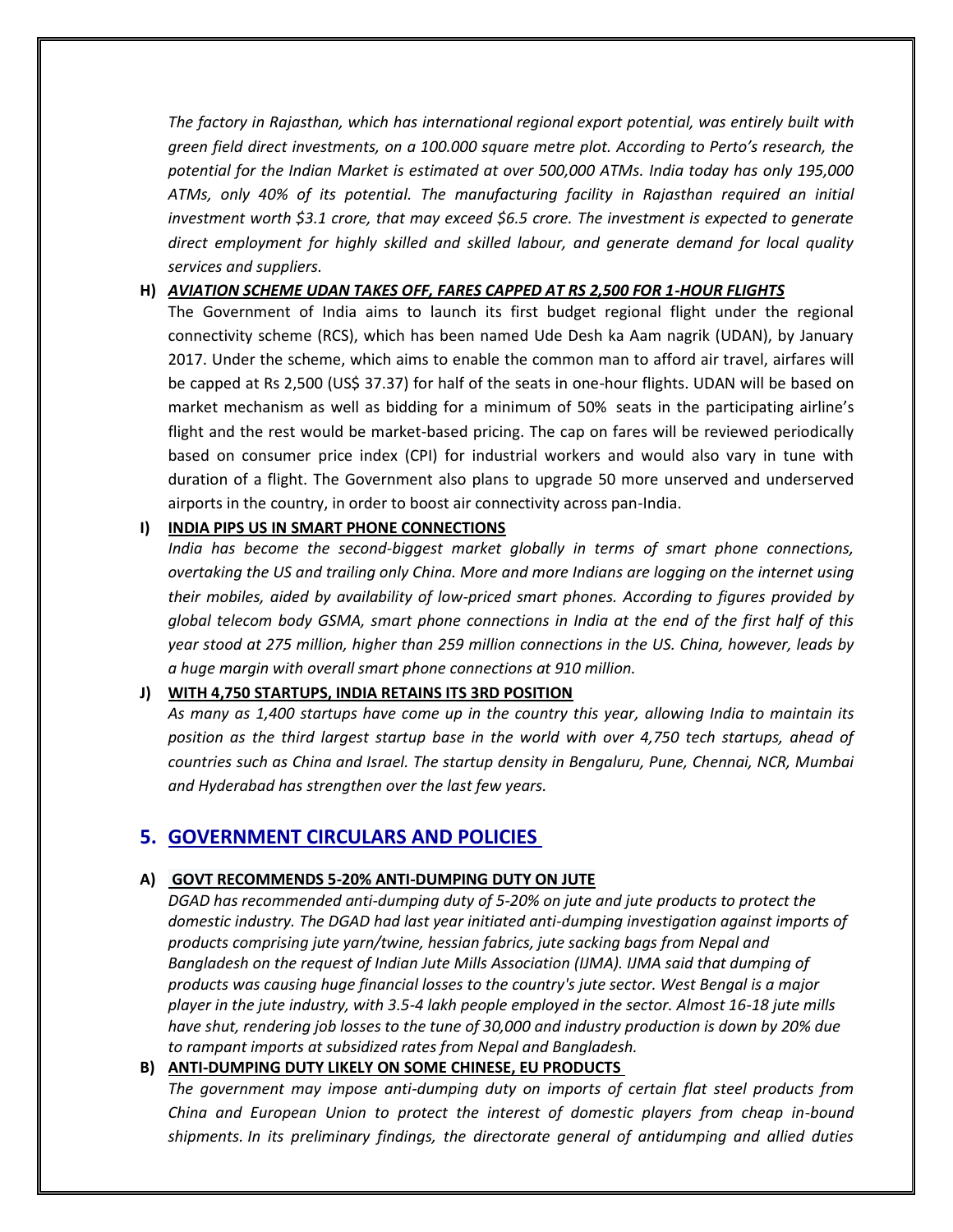*(DGAD) has recommended the duty on imports of "colour coated / pre-painted flat products of alloy or non-alloy steel". Essar Steel India and JSW Steel Coated Products had jointly filed the application for initiation of anti- dumping investigations. DGAD has suggested the duty be the difference between the landed value of steel products and \$849 per tonne. It is used in many applications and sectors including construction, roofing, walling, paneling, cladding and decking, automotive, white goods, appliances and furniture. DGAD concluded the product has been exported to India at "below the normal value."*

## **6. GLOBAL BUZZ**

## **A) TALLER THAN THE TALLEST ALSO IN DUBAI?**

*Dubai is building 'The Tower' that will stand a notch higher than the 828m-high Burj Khalifa, which is currently the world's tallest skyscraper. The structure will be completed in 2020 and will cost around \$1 billion. Developer Emaar Properties has not revealed the exact final height of the tower. They also said the tower will be slender, evoking the image of a minaret. Saudi Arabia is building a tower in Jeddah that is planned to surpass the Burj Khalifa, rising more than a kilometer.*

## **B) SAUDI CAPITAL SPENDING TO DROP 71% IN 2016**

*Saudi Arabia's austerity measures will slash capital spending this year by 71%, as the world's biggest exporter of crude seeks to repair public finances damaged by low oil prices. Capital expenditure is projected to fall to 75.8 billion riyals (\$20.6 billion) this year compared with 263.7 billion in 2015. The kingdom, with the largest budget shortfall among the world's 20 biggest economies, has delayed payments to contractors and is weighing plans to cancel more than \$20 billion of projects. The budget deficit will decline to 13.5% of gross domestic product this year from 15% in 2015. Current spending will decline to 581.2 billion riyals from 714.4 billion.*

## **C) CHINA'S OUTBOUND DIRECT INVESTMENT SURGES TO OVER \$134 BILLION**

*China's non-financial outbound direct investment (ODI) surged 53.7% from a year ago to 882.78 billion yuan (\$134.22 billion). The rise in Chinese investments to the Belt and Road (Silk Road) Initiative, has boosted business cooperation between Chinese and foreign firms. 191 engineering contracts were signed by Chinese companies in 61 countries along the Belt and Road routes, with combined contract value of \$74.56 billion. Some of the big investments under the Silk Road plan were made in Pakistan under the \$46 billion*

## **D) POLAND'S NEW GLOW-IN-THE-DARK BIKE LANE GETS CHARGED BY THE SUN**

*The Polish town of Lidzbark Warminski has a unique new way of constructing bike lanes: It makes them glow in the dark. It's made of a material that uses phosphors, the same synthetic material you find in glow-sticks and other glow-in-the-dark products. According to construction company Strabag, which installed the lane, the phosphors can hold a glow for 10 hours and recharge during the day. The 330-foot-long lane is divided into two 6-foot-wide sections - one for cyclists and the other for pedestrians. It cost the town \$31,000 to install. The road is loosely modeled after a glowin-the-dark lane built in Eindhoven, Netherlands in 2014. That lane, called the "Van Gogh-Roosegaarde" cycle avenue, was inspired by the famous painter's most recognizable piece, "The Starry Night.*